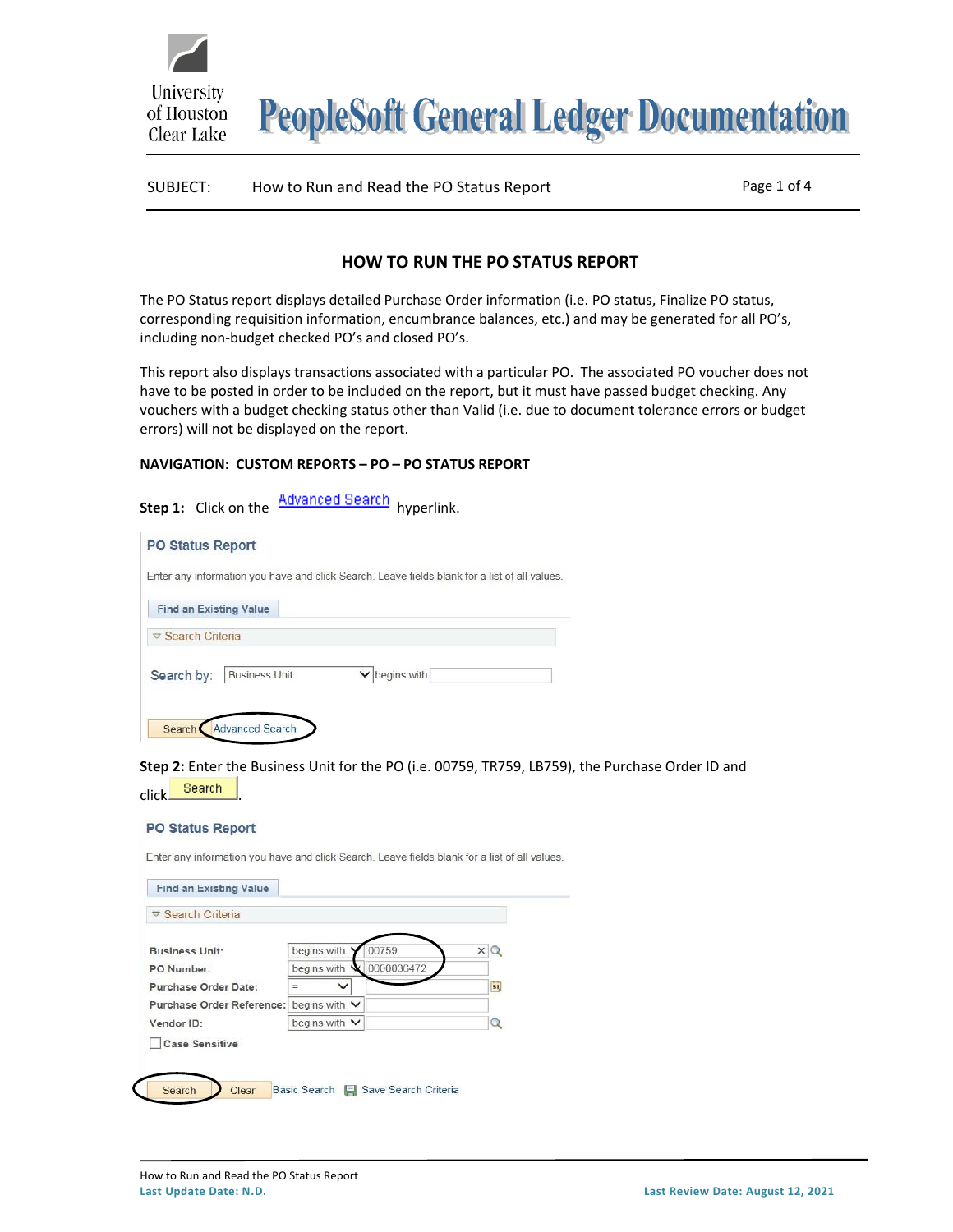



SUBJECT: How to Run and Read the PO Status Report Page 2 of 4

- **Step 4:** Click the **Detail** radio button to view a detailed PO Status Report. The Detail PO Status Report lists all of the detail information for the PO including all the pre-encumbrance, encumbrance, and expenditure activity that occurred against the PO.
- **Step 5:** Click **View Report** to generate the report.

| <b>PO Status Report</b> |                                                                                                                                                                                                                                                     |                    |            |
|-------------------------|-----------------------------------------------------------------------------------------------------------------------------------------------------------------------------------------------------------------------------------------------------|--------------------|------------|
| <b>Business Unit:</b>   | 00759                                                                                                                                                                                                                                               |                    |            |
| <b>PO Number:</b>       | 0000036472                                                                                                                                                                                                                                          | <b>PO Status:</b>  | Dispatched |
|                         | When printing the report, please use the "Landscape" option.<br>1. Select the Report Type<br>2. Click the button below to generate the report.<br>3. File-->Print-->Layout Tab-->Landscape-->Print Button<br><b>Report Type</b><br>Detai<br>Summary | <b>View Report</b> |            |

#### The PO Status Report opens in a new window:

|                                                                                    |          |                                                                                                               |                                |                      |                         |                                                    |          |           | $\mathbf{x}$<br>$\Box$ e                   |
|------------------------------------------------------------------------------------|----------|---------------------------------------------------------------------------------------------------------------|--------------------------------|----------------------|-------------------------|----------------------------------------------------|----------|-----------|--------------------------------------------|
|                                                                                    |          | $\bullet$ https://dev.my.uh.edu.8139/psc/fs91tst/EMP $\circ$ $\bullet$ $\bullet$ University of Hous $\bullet$ |                                |                      | PO Status Detail Report |                                                    | $\times$ |           | 介太な                                        |
| Edit View Favorites Tools Help<br>File                                             |          |                                                                                                               |                                |                      | $\mathbf{x}$            | $\bigoplus$ Convert $\bullet$ $\bigoplus$ Sele $X$ |          |           | Snagit E                                   |
| abouttabs (2) $\bullet$ abouttabs $\bullet$ Suggested Sites $\bullet$              |          |                                                                                                               |                                | 合                    |                         |                                                    |          |           | ▼ ■ ■ ▼ Page ▼ Safety ▼ Tools ▼ ?          |
|                                                                                    |          | University of Houston - Clear Lake                                                                            | <b>PO Status Detail Report</b> |                      |                         |                                                    |          |           |                                            |
| <b>Business Unit:</b><br>00759<br>PO ID:<br>0000036472<br>PO Status:<br>Dispatched |          |                                                                                                               |                                |                      |                         |                                                    |          | Run Time: | <b>Run Date: 12/17/2014</b><br>03:32:11 PM |
|                                                                                    |          |                                                                                                               |                                |                      | Finalize                |                                                    |          |           |                                            |
| Acct Req ID<br>Line                                                                |          | Req Voucher ID Vendor ID Vendor Name                                                                          |                                | Req<br><b>Status</b> | PO <sub>1</sub>         |                                                    |          |           | Pre-Encum Encumbered Expended              |
| PO Ln: 1 Sched Ln: 1                                                               |          | Distrib Ln: 1 Distrib Ln Status: Open CC: 00759/2064/C0023/A0641/NA Bud Ref: BP2015                           |                                |                      |                         |                                                    |          |           |                                            |
| 53900 0000033653 1                                                                 |          | 0000009006 SAGE WEST OFFICE SUPPLY Approved                                                                   |                                |                      |                         | 941 92                                             |          | 0.00      | 0.00                                       |
| 53900 0000033653 1                                                                 |          | 0000009006 SAGE WEST OFFICE SUPPLY Approved                                                                   |                                |                      |                         | $-941.92$                                          |          | 0.00      | 0.00                                       |
| 53900 0000033653 1                                                                 |          | 0000009006 SAGE WEST OFFICE SUPPLY                                                                            |                                |                      |                         |                                                    | 0.00     | 941.92    | 0.00                                       |
| 53900 0000033653 1                                                                 | 00186690 | 0000009006 SAGE WEST OFFICE SUPPLY                                                                            |                                |                      |                         |                                                    | 0.00     | $-80575$  | 0.00                                       |
| 53900                                                                              | 00186690 | 0000009006 SAGE WEST OFFICE SUPPLY                                                                            |                                |                      |                         |                                                    | 0.00     | 0.00      | 805 75                                     |

To print the report, change the orientation of the document to Landscape and then print.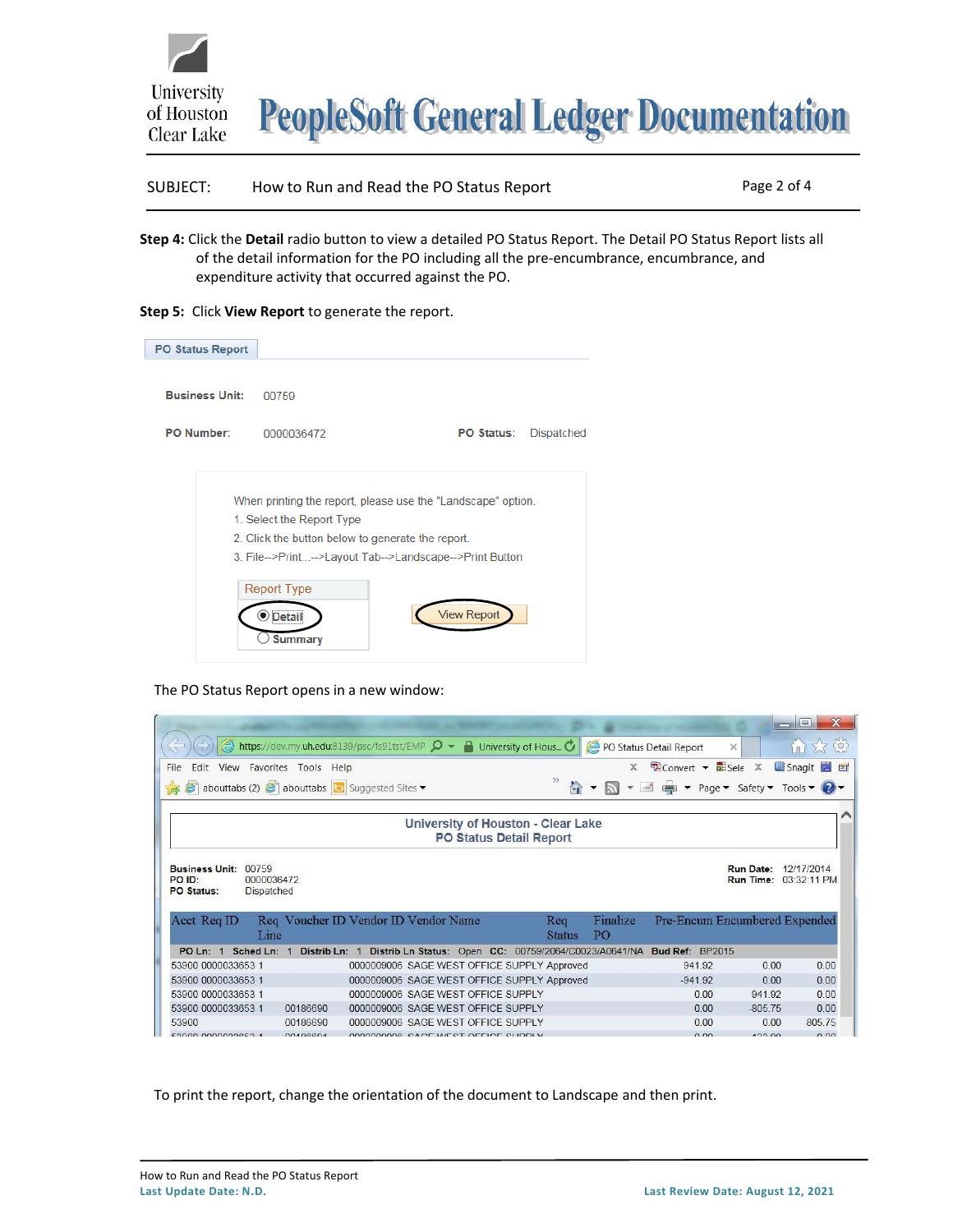

**PeopleSoft General Ledger Documentation** 

#### SUBJECT: How to Run and Read the PO Status Report Page 3 of 4

# **HOW TO READ THE PO STATUS REPORT**

|     | #3                                                            |                          |               | #1         |                                      | University of Houston - Clear Lake<br><b>PO Status Detail Report</b>  |               |                 |           |                               | #2                                 |
|-----|---------------------------------------------------------------|--------------------------|---------------|------------|--------------------------------------|-----------------------------------------------------------------------|---------------|-----------------|-----------|-------------------------------|------------------------------------|
|     | <b>Business Unit:</b><br>00759<br>PO ID:<br><b>PO Status:</b> | 0000036472<br>Dispatched |               |            |                                      |                                                                       |               |                 | #12       | Run Date:<br>Run Time:<br>#13 | 12/17/2014<br>$03:32:11$ PM<br>#14 |
|     | Acct Req ID                                                   |                          |               |            | Req Voucher ID Vendor ID Vendor Name |                                                                       | Req           | Finalize        |           | Pre-Encum Encumbered Expended |                                    |
|     |                                                               | Line                     |               |            |                                      |                                                                       | <b>Status</b> | PO <sub>1</sub> |           |                               |                                    |
| #15 | POLn: 1                                                       | Sched Ln: 1              | Distrib Ln: 1 |            |                                      | Distrib Ln Status: Open CC: 00759/2064/C0023/A0641/NA Bud Ref: BP2015 |               |                 |           |                               |                                    |
|     | 53900 0000033653 1                                            |                          |               |            |                                      | 0000009006 SAGE WEST OFFICE SUPPLY                                    | Approved      |                 | 941.92    | 0.00                          | 0.00                               |
|     | 53900 0000033653 1                                            |                          | #7            | 0000009006 |                                      | SAGE WEST OFFICE SUPPLY                                               | Approved      |                 | $-941.92$ | 0.00                          | 0.00                               |
|     | 53900 0000033653 1                                            |                          |               | 0000009006 |                                      | SAGE WEST OFFICE SUPPLY                                               |               |                 | 0.00      | 941.92                        | 0.00                               |
| #4  | 53900 0000033653 1                                            |                          | 00186690      | 0000009006 |                                      | SAGE WEST OFFICE SUPPLY                                               | #10           |                 | 0.00      | $-805.75$                     | 0.00                               |
|     | 53900<br>#5                                                   | #6                       | 00186690      | 0000009006 |                                      | SAGE WEST OFFICE SUPPLY                                               |               |                 | 0.00      | 0.00                          | 805.75                             |
|     | 53900                                                         |                          | 00186691      | 0000009006 |                                      | SAGE WEST OFFICE SUPPLY                                               |               | #11             | 0.00      | $-133.98$                     | 0.00                               |
|     | 53900                                                         |                          | 00186691      | 0000009006 |                                      | SAGE WEST OFFICE SUPPLY                                               |               |                 | 0.00      | 0.00                          | 133.98                             |
|     | 53900 0000033653 1                                            |                          | 00186692      | 0000009006 |                                      | SAGE WEST OFFICE SUPPLY                                               |               |                 | 0.00      | $-2.19$                       | 0.00                               |
|     | 53900                                                         |                          | 00186692      | 0000009006 |                                      | SAGE WEST OFFICE SUPPLY                                               |               |                 | 0.00      | 0.00                          | 2.19                               |
|     |                                                               |                          |               | #8         | #9                                   |                                                                       |               |                 |           |                               |                                    |
|     |                                                               |                          |               |            |                                      |                                                                       |               | SubTotal:       | 0.00      | 0.00                          | 941.92                             |
| #15 | PO Ln: 2 Sched Ln: 1                                          |                          | Distrib Ln: 1 |            |                                      | Distrib Ln Status: Open CC: 00759/2064/C0023/A0641/NA Bud Ref: BP2015 |               |                 |           |                               |                                    |
|     | 54361 0000033653 2                                            |                          |               | 0000009006 |                                      | SAGE WEST OFFICE SUPPLY                                               | Approved      |                 | 22.36     | 0.00                          | 0.00                               |
|     | 54361 0000033653 2                                            |                          |               | 0000009006 |                                      | SAGE WEST OFFICE SUPPLY                                               | Approved      |                 | $-22.36$  | 0.00                          | 0.00                               |
|     | 54261 0000022652 2                                            |                          |               |            |                                      | BROBBOOK SACE WEST OFFICE SLIPPLY                                     |               |                 | 0.00      | 22.26                         | 0.00                               |

#### Key # Description

- 1 REPORT TITLE Displays the title of the report.
- 2 RUN DATE/TIME Reflects the day and time the report was generated.
- 3 PO INFORMATION Lists the Business Unit for the PO, the ID of the PO, and the status of the PO.
- 4 ACCT List the account on the Requisition, PO, and Voucher.
- 5 REQ ID Lists the associated Requisition Number the PO was created from, if any.
- 6 REQ LINE The Line Item Number on the Requisition.
- 7 VOUCHER ID Lists the Voucher Number, if any, that paid against the PO.
- 8 VENDOR ID Lists the Vendor Number for the Req/PO/Voucher.
- 9 VENDOR NAME Lists the Vendor Name for the Req/PO/Voucher.
- 10 REQ STATUS Indicates whether the Requisition has been completed (Compl) or not. Completed indicates the Requisition has been fully liquidated.
- 11 FINALIZE PO Indicates with a "Y" for Yes that the PO has been fully liquidated.
- 12 PRE-ENCUM Lists the pre-encumbrance amount or soft commitment amount for the Requisition.
- 13 ENCUMBERED Lists the encumbrance amount or commitment amount for the PO.
- 14 EXPENDED Lists the expensed amount for the voucher.
- 15 PO LN This line lists the PO Line, Schedule, and Distribution information for the corresponding Requisition Line. This includes the Status of the PO Line as well as the cost center and budget reference information.